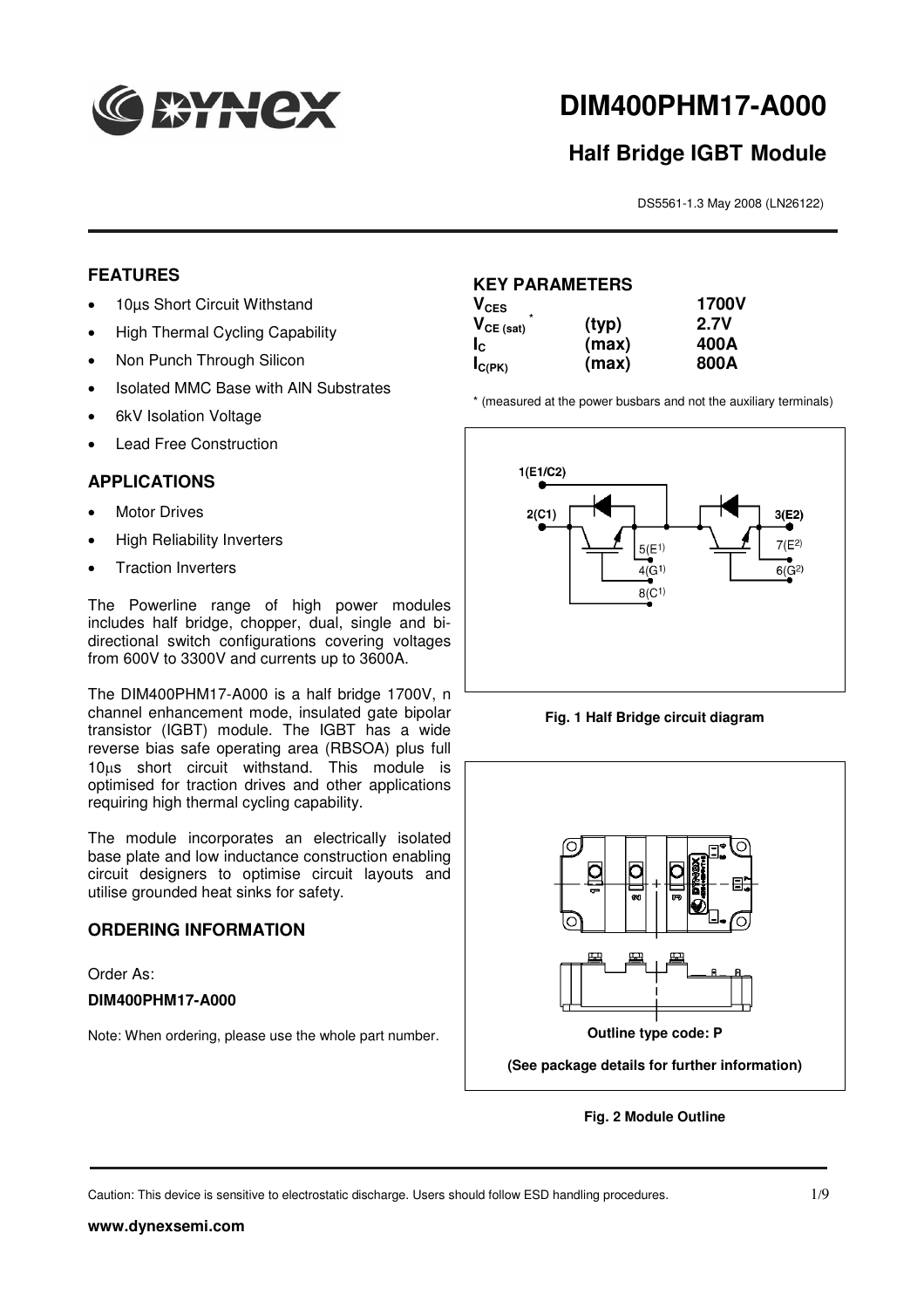

#### **ABSOLUTE MAXIMUM RATINGS**

Stresses above those listed under 'Absolute Maximum Ratings' may cause permanent damage to the device. In extreme conditions, as with all semiconductors, this may include potentially hazardous rupture of the package. Appropriate safety precautions should always be followed. Exposure to Absolute Maximum Ratings may affect device reliability.

#### **Tcase = 25°C unless stated otherwise**

| Symbol                 | <b>Parameter</b>                        | <b>Test Conditions</b>                                           | Max. | <b>Units</b> |
|------------------------|-----------------------------------------|------------------------------------------------------------------|------|--------------|
| <b>V<sub>CES</sub></b> | Collector-emitter voltage               | $V_{GF} = 0V$                                                    | 1700 | v            |
| <b>V<sub>GES</sub></b> | Gate-emitter voltage                    |                                                                  | ±20  | v            |
| $I_{\rm C}$            | Continuous collector current            | $T_{\text{case}} = 75^{\circ}C$                                  | 400  | A            |
| $I_{C(PK)}$            | Peak collector current                  | 1ms, $T_{\text{case}} = 110 \degree C$                           | 800  | A            |
| $P_{\text{max}}$       | Max. transistor power dissipation       | $T_{\text{case}} = 25 \text{ °C}, T_{\text{i}} = 150 \text{ °C}$ | 3470 | W            |
| $I^2t$                 | Diode l <sup>2</sup> t value (IGBT arm) | $V_R = 0$ , t <sub>P</sub> = 10ms, $T_{vi} = 125$ °C             | 30   | $kA^2S$      |
| $V_{\text{isol}}$      | Isolation voltage - per module          | Commoned terminals to base plate. AC RMS, 1 min, 50Hz            | 6000 | V            |
| $Q_{PD}$               | Partial discharge - per module          | IEC1287. $V_1 = 3500V$ , $V_2 = 2600V$ , 50Hz RMS                | 10   | рC           |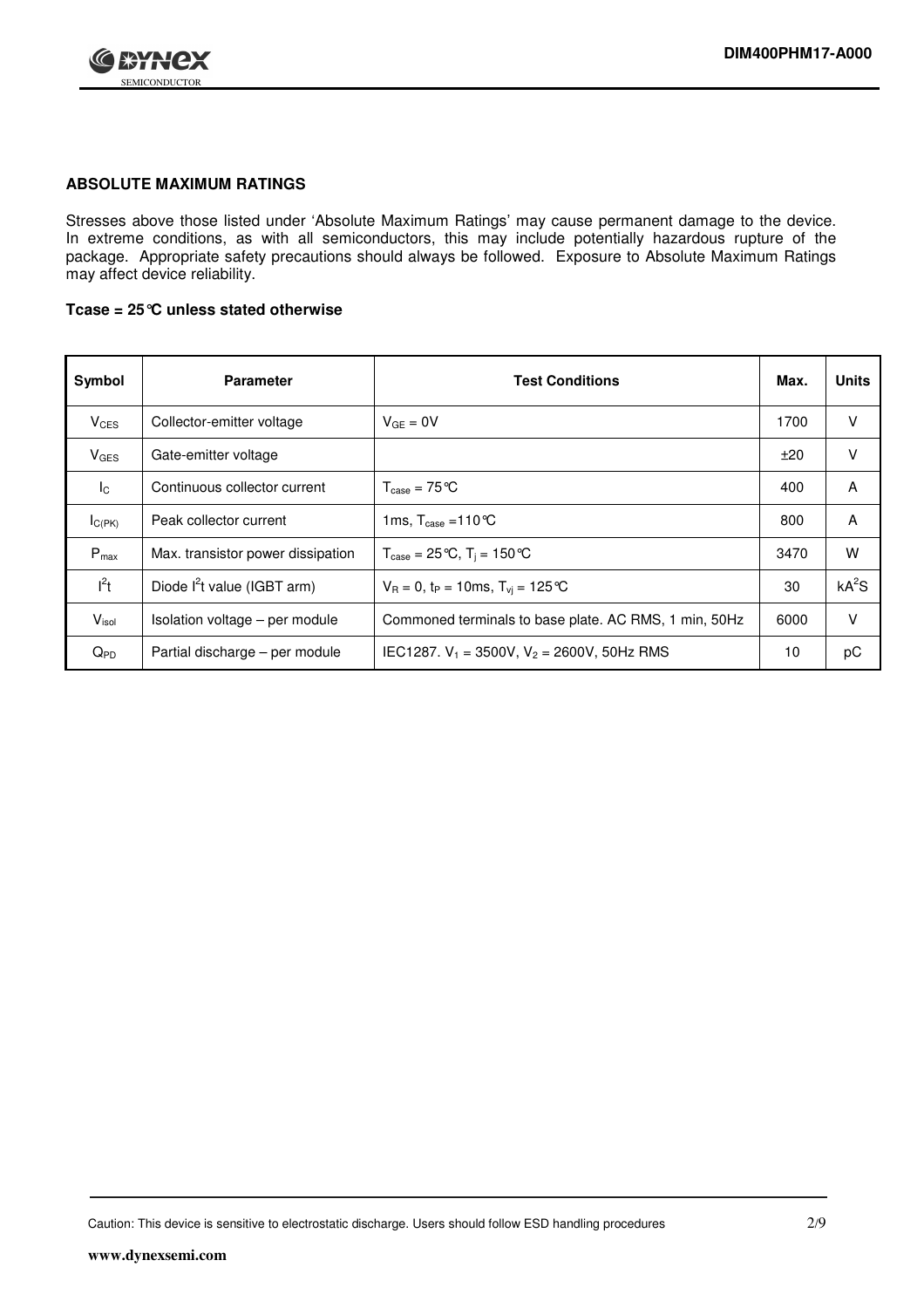

#### **THERMAL AND MECHANICAL RATINGS**

| Internal insulation material:  | ALN              |
|--------------------------------|------------------|
| Baseplate material:            | AISiC            |
| Creepage distance:             | 33mm             |
| Clearance:                     | 20 <sub>mm</sub> |
| CTI (Critical Tracking Index): | 350              |

| Symbol           | <b>Parameter</b>                                      | <b>Test Conditions</b>                        | Min.                     | Typ. | Max. | <b>Units</b> |
|------------------|-------------------------------------------------------|-----------------------------------------------|--------------------------|------|------|--------------|
| $R_{th(j-c)}$    | Thermal resistance - transistor<br>(per arm)          | Continuous dissipation -<br>junction to case  |                          |      | 36   | °C/kW        |
| $R_{th(j-c)}$    | Thermal resistance - diode (per arm)                  | Continuous dissipation -<br>junction to case  |                          |      | 80   | °C/kW        |
| $R_{th(c-h)}$    | Thermal resistance – case to heatsink<br>(per module) | Mounting torque 5Nm<br>(with mounting grease) |                          |      | 16   | °C/kW        |
| $T_j$            | Junction temperature                                  | Transistor                                    |                          |      | 150  | $\mathrm{C}$ |
|                  |                                                       | Diode                                         | $\overline{\phantom{0}}$ |      | 125  | °C           |
| $T_{\text{stg}}$ | Storage temperature range                             |                                               | $-40$                    |      | 125  | °C           |
|                  | Screw torque                                          | Mounting - M6                                 |                          |      | 5    | <b>Nm</b>    |
|                  |                                                       | Electrical connections - M5                   |                          |      | 4    | <b>Nm</b>    |

Caution: This device is sensitive to electrostatic discharge. Users should follow ESD handling procedures 3/9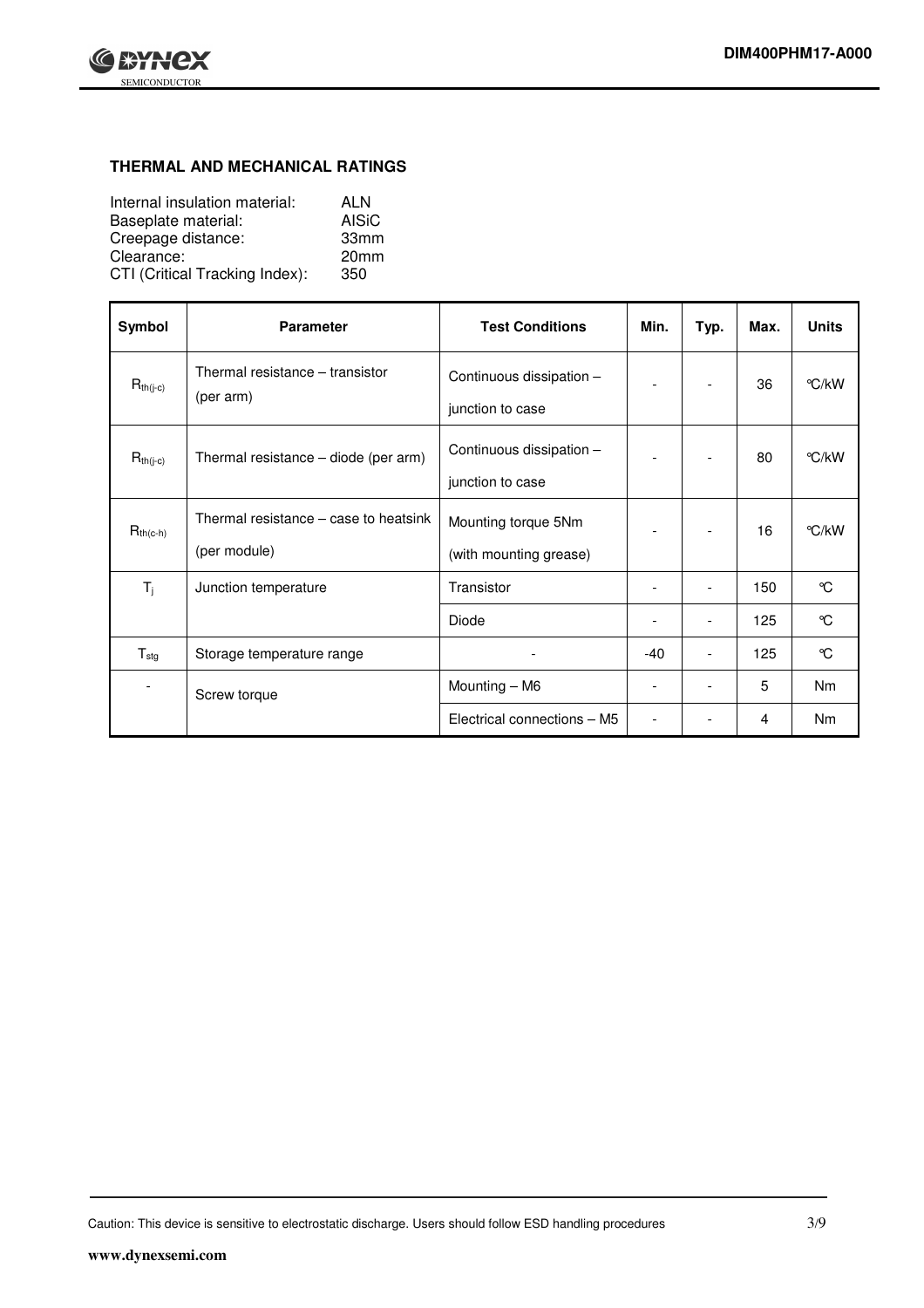



#### **ELECTRICAL CHARACTERISTICS**

#### **Tcase = 25°C unless stated otherwise.**

| Symbol                     | <b>Parameter</b>                     | <b>Test Conditions</b>                                                        |                | Min.                     | Typ.                     | Max.                     | <b>Units</b> |
|----------------------------|--------------------------------------|-------------------------------------------------------------------------------|----------------|--------------------------|--------------------------|--------------------------|--------------|
| $I_{\text{ces}}$           | Collector cut-off current            | $V_{GE} = 0V$ , $V_{CE} = V_{CES}$                                            |                | $\overline{\phantom{a}}$ | $\blacksquare$           | $\mathbf{1}$             | mA           |
|                            |                                      | $V_{GE}$ = 0V, $V_{CE}$ = $V_{CES}$ , $T_{case}$ = 125 °C                     |                |                          | $\overline{a}$           | $12 \overline{ }$        | mA           |
| $I_{\text{ces}}$           | Gate leakage current                 | $V_{GE} = \pm 20V$ , $V_{CE} = 0V$                                            |                | $\overline{\phantom{a}}$ | $\overline{\phantom{a}}$ | $\overline{2}$           | nA           |
| V <sub>GE(TH)</sub>        | Gate threshold voltage               | $I_C = 16mA$ , $V_{GE} = V_{CE}$                                              |                | 4.5                      | 5.5                      | 6.5                      | V            |
| $V_{CE(sat)}$ <sup>+</sup> | Collector-emitter saturation voltage | $V_{GE} = 15V$ , $I_C = 400A$                                                 |                | $\overline{\phantom{a}}$ | 2.7                      | 3.2                      | V            |
|                            |                                      | $V_{GE}$ = 15V, $I_C$ = 400A, $T_{case}$ = 125 °C                             |                | $\blacksquare$           | 3.4                      | 4.0                      | V            |
| IF.                        | Diode forward current                | DC                                                                            |                |                          | $\overline{\phantom{a}}$ | 400                      | A            |
| $I_{FM}$                   | Diode maximum forward current        | $t_p = 1ms$                                                                   |                | $\overline{\phantom{a}}$ | $\overline{\phantom{a}}$ | 800                      | A            |
| $V_{F^{\dagger}}$          | Diode forward voltage                | $I_F = 400A$                                                                  |                | $\overline{\phantom{a}}$ | 2.2                      | 2.5                      | $\vee$       |
|                            |                                      | $I_F = 400A$ , $T_{case} = 125^{\circ}C$                                      |                |                          | 2.3                      | 2.6                      | $\vee$       |
| $C_{\text{ies}}$           | Input capacitance                    | $V_{CE} = 25V$ , $V_{GE} = 0V$ , $f = 1MHz$                                   |                |                          | 30                       | $\overline{\phantom{a}}$ | nF           |
| Lм                         | Module inductance- per arm           |                                                                               |                | $\overline{\phantom{a}}$ | 20                       | $\blacksquare$           | nH           |
| R <sub>INT</sub>           | Internal resistance- per arm         |                                                                               |                | $\overline{\phantom{a}}$ | 0.27                     | $\blacksquare$           | $m\Omega$    |
| SC <sub>Data</sub>         | Short circuit. Isc                   | $T_i = 125 \text{ °C}, V_{cc} = 1000V,$                                       | $\mathsf{I}_1$ | $\overline{\phantom{a}}$ | 1850                     | $\overline{\phantom{a}}$ | A            |
|                            |                                      | $t_p \leq 10 \mu s$ ,<br>$V_{CE(max)} = V_{CES} - L^{*}.di/dt$<br>IEC 60747-9 | l <sub>2</sub> |                          | 1600                     |                          | A            |

#### **Note:**

+ Measured at the auxiliary terminals

 $*$  L is the circuit inductance +  $L_M$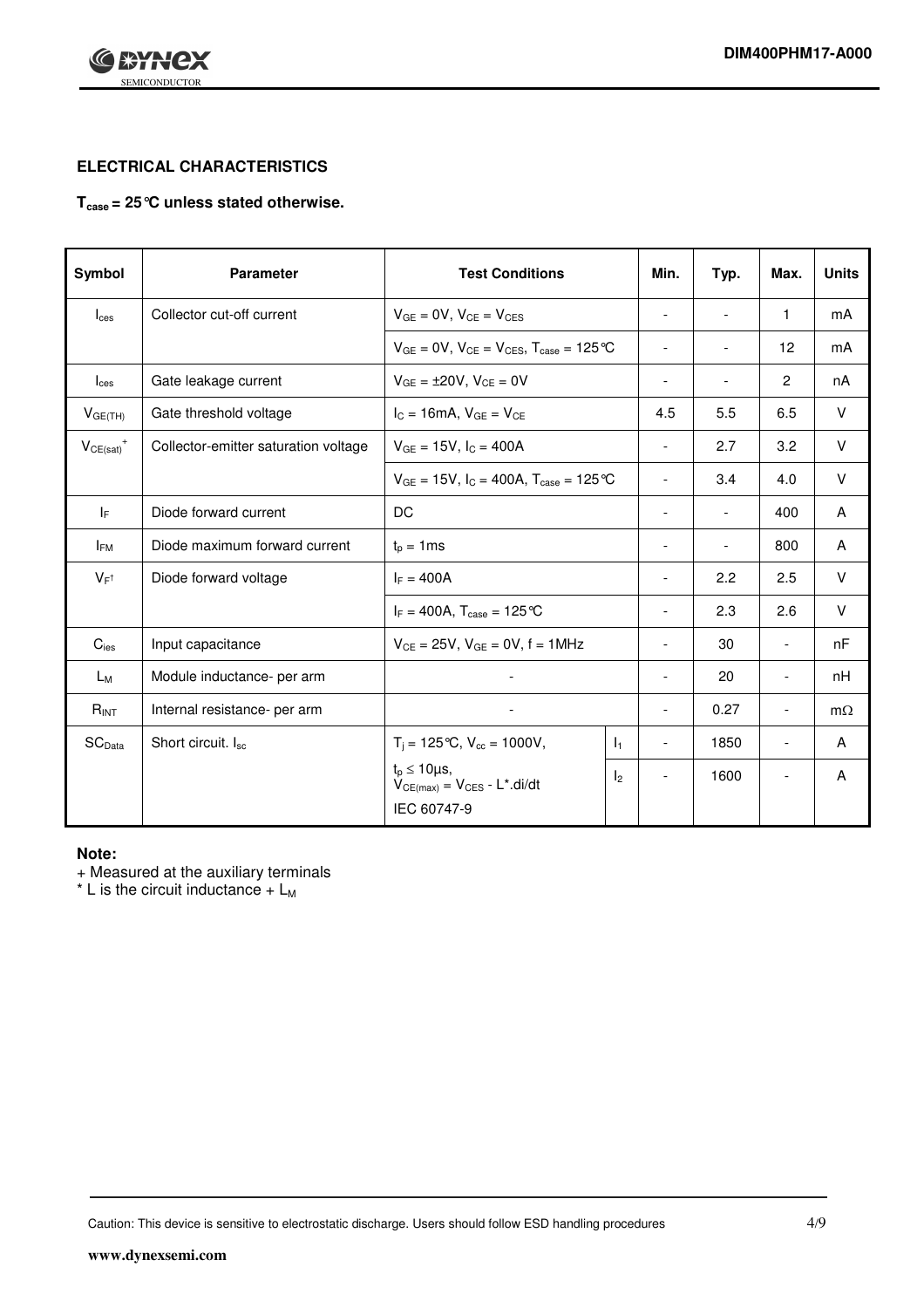

#### **ELECTRICAL CHARACTERISTICS**

#### **Tcase = 25°C unless stated otherwise.**

| Symbol                | <b>Parameter</b>              | <b>Test Conditions</b>               | Min.                     | Typ. | Max.                     | <b>Units</b> |
|-----------------------|-------------------------------|--------------------------------------|--------------------------|------|--------------------------|--------------|
| $t_{d(\mathrm{off})}$ | Turn-off delay time           | $I_{C} = 400A$                       | $\overline{\phantom{0}}$ | 1150 | $\overline{\phantom{0}}$ | ns           |
| $t_{\rm f}$           | Fall time                     | $V_{GE} = \pm 15V$                   | $\overline{\phantom{0}}$ | 100  |                          | ns           |
| $E_{OFF}$             | Turn-off energy loss          | $V_{CE} = 900V$                      | $\overline{\phantom{a}}$ | 120  | $\overline{\phantom{a}}$ | mJ           |
| $t_{d(on)}$           | Turn-on delay time            | $R_{G(ON)} = R_{G(OFF)} = 4.7\Omega$ |                          | 250  |                          | ns           |
| $t_{r}$               | Rise time                     | $L \sim 100nH$                       | $\overline{\phantom{0}}$ | 250  |                          | ns           |
| $E_{O}$               | Turn-on energy loss           |                                      | $\overline{\phantom{a}}$ | 150  | $\overline{\phantom{a}}$ | mJ           |
| $Q_g$                 | Gate charge                   |                                      | $\overline{\phantom{a}}$ | 4.5  |                          | μC           |
| $Q_{rr}$              | Diode reverse recovery charge | $I_F = 400A$ , $V_R = 900V$ ,        | $\overline{\phantom{a}}$ | 100  | $\overline{\phantom{a}}$ | μC           |
| $I_{rr}$              | Diode reverse current         | $dl_F/dt = 3000A/\mu s$              | $\overline{\phantom{0}}$ | 230  | $\overline{\phantom{0}}$ | A            |
| $E_{REC}$             | Diode reverse recovery energy |                                      | $\overline{\phantom{a}}$ | 70   | -                        | mJ           |

#### **Tcase = 125°C unless stated otherwise.**

| Symbol          | <b>Parameter</b>              | <b>Test Conditions</b>               | Min.                     | Typ. | Max.                     | <b>Units</b> |
|-----------------|-------------------------------|--------------------------------------|--------------------------|------|--------------------------|--------------|
| $t_{d(off)}$    | Turn-off delay time           | $I_C = 400A$                         |                          | 1400 | -                        | ns           |
| $t_{\rm f}$     | Fall time                     | $V_{GF} = \pm 15V$                   | $\overline{\phantom{a}}$ | 130  |                          | ns           |
| $E_{OFF}$       | Turn-off energy loss          | $V_{CE} = 900V$                      | $\overline{\phantom{a}}$ | 180  | $\overline{\phantom{0}}$ | mJ           |
| $t_{d(on)}$     | Turn-on delay time            | $R_{G(ON)} = R_{G(OFF)} = 4.7\Omega$ | $\overline{\phantom{a}}$ | 400  | $\overline{\phantom{0}}$ | ns           |
| tr              | Rise time                     | $L \sim 100nH$                       |                          | 250  |                          | ns           |
| E <sub>ON</sub> | Turn-on energy loss           |                                      | $\overline{\phantom{a}}$ | 170  | $\overline{\phantom{0}}$ | mJ           |
| $Q_{rr}$        | Diode reverse recovery charge | $I_F = 400A$ , $V_R = 900V$ ,        |                          | 170  | $\overline{\phantom{0}}$ | μC           |
| $I_{rr}$        | Diode reverse current         | $dl_F/dt = 2500 A/\mu s$             | $\overline{\phantom{a}}$ | 270  | $\overline{\phantom{0}}$ | A            |
| EREC            | Diode reverse recovery energy |                                      | -                        | 100  |                          | mJ           |

Caution: This device is sensitive to electrostatic discharge. Users should follow ESD handling procedures 5/9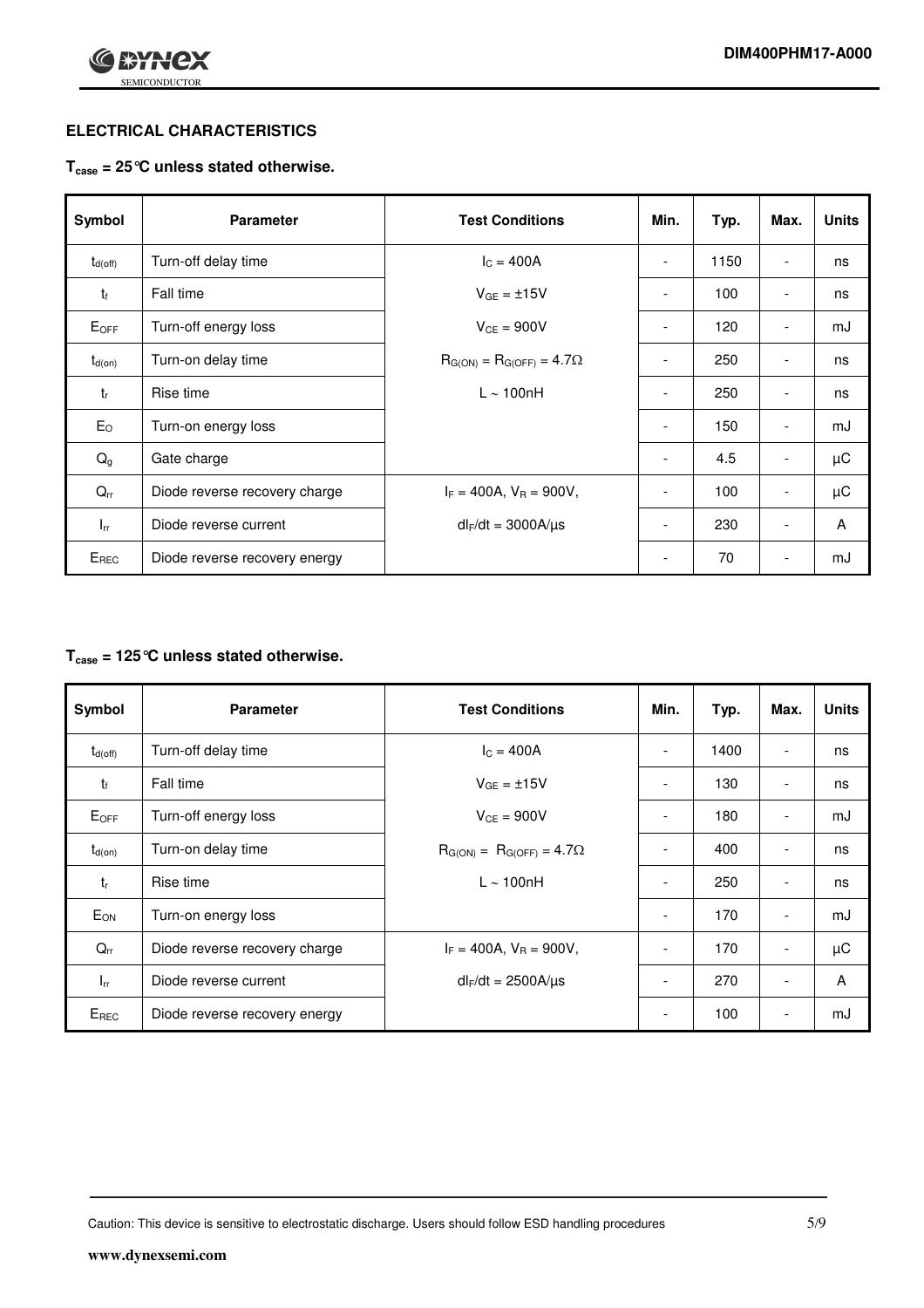



**Fig.5 Typical switching energy vs collector current Fig.6 Typical switching energy vs gate resistance**

Caution: This device is sensitive to electrostatic discharge. Users should follow ESD handling procedures 6/9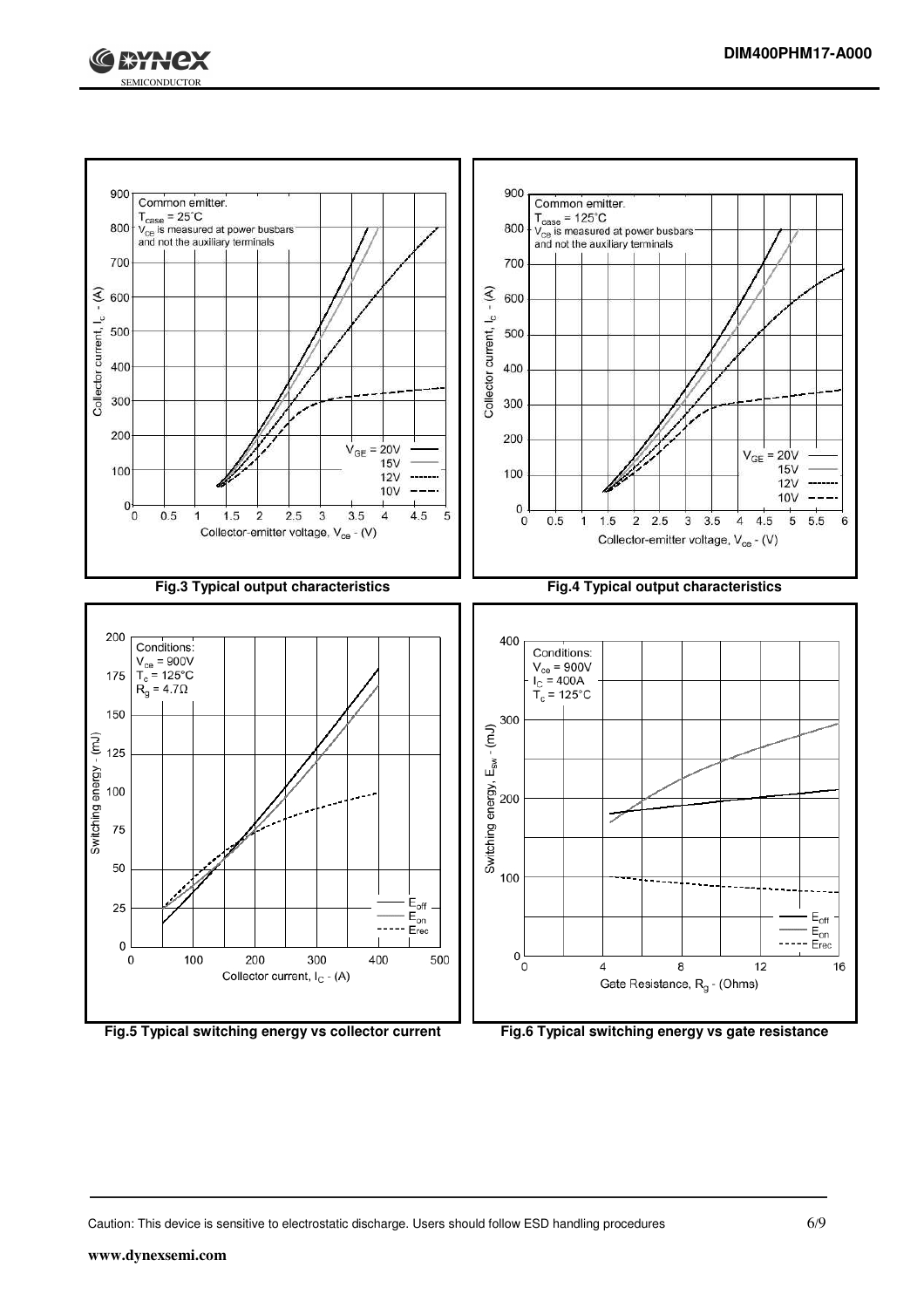



![](_page_6_Figure_4.jpeg)

Caution: This device is sensitive to electrostatic discharge. Users should follow ESD handling procedures 7/9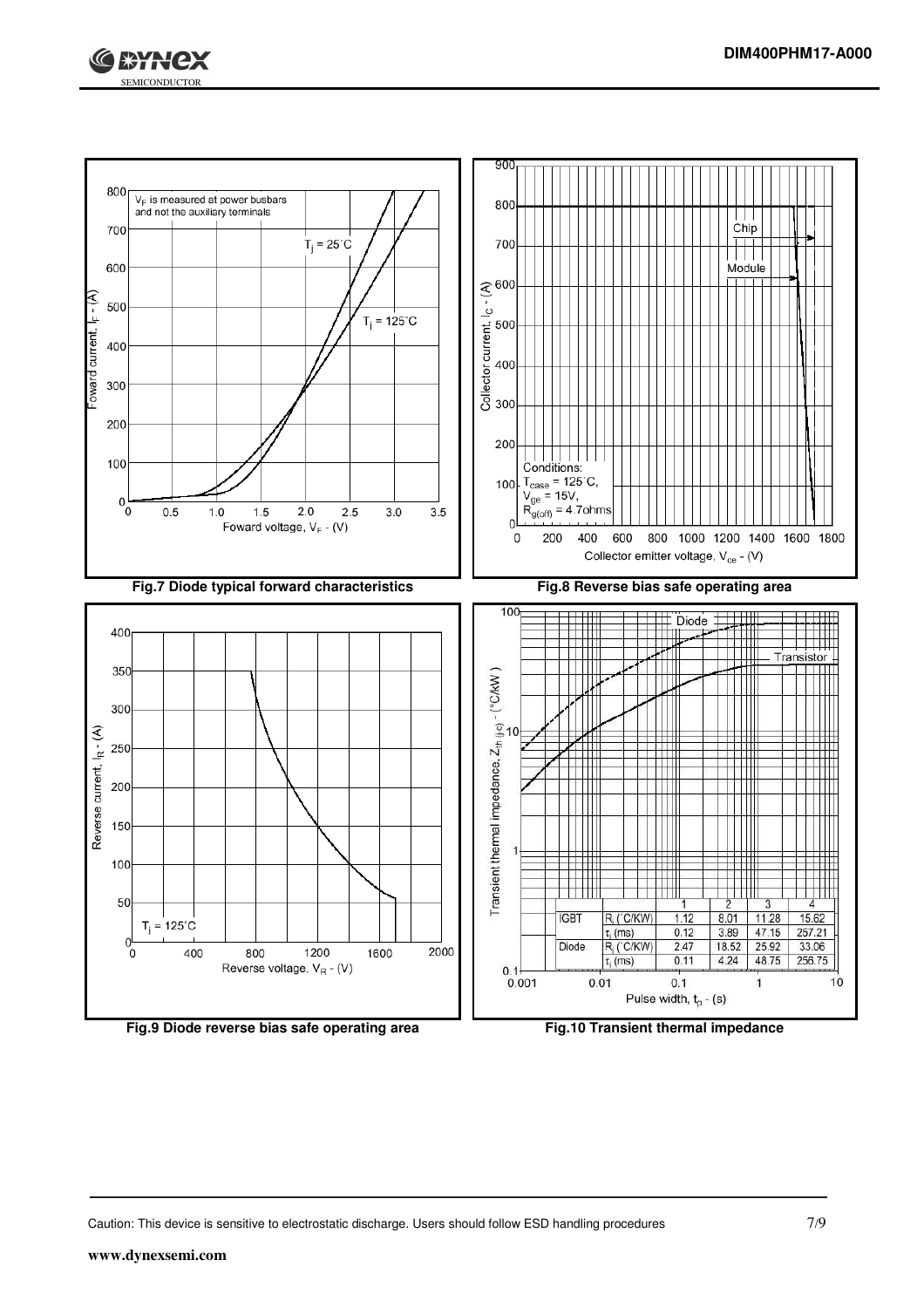![](_page_7_Picture_1.jpeg)

#### **PACKAGE DETAILS**

For further package information, please visit our website or contact Customer Services. All dimensions in mm, unless stated otherwise. DO NOT SCALE.

![](_page_7_Figure_4.jpeg)